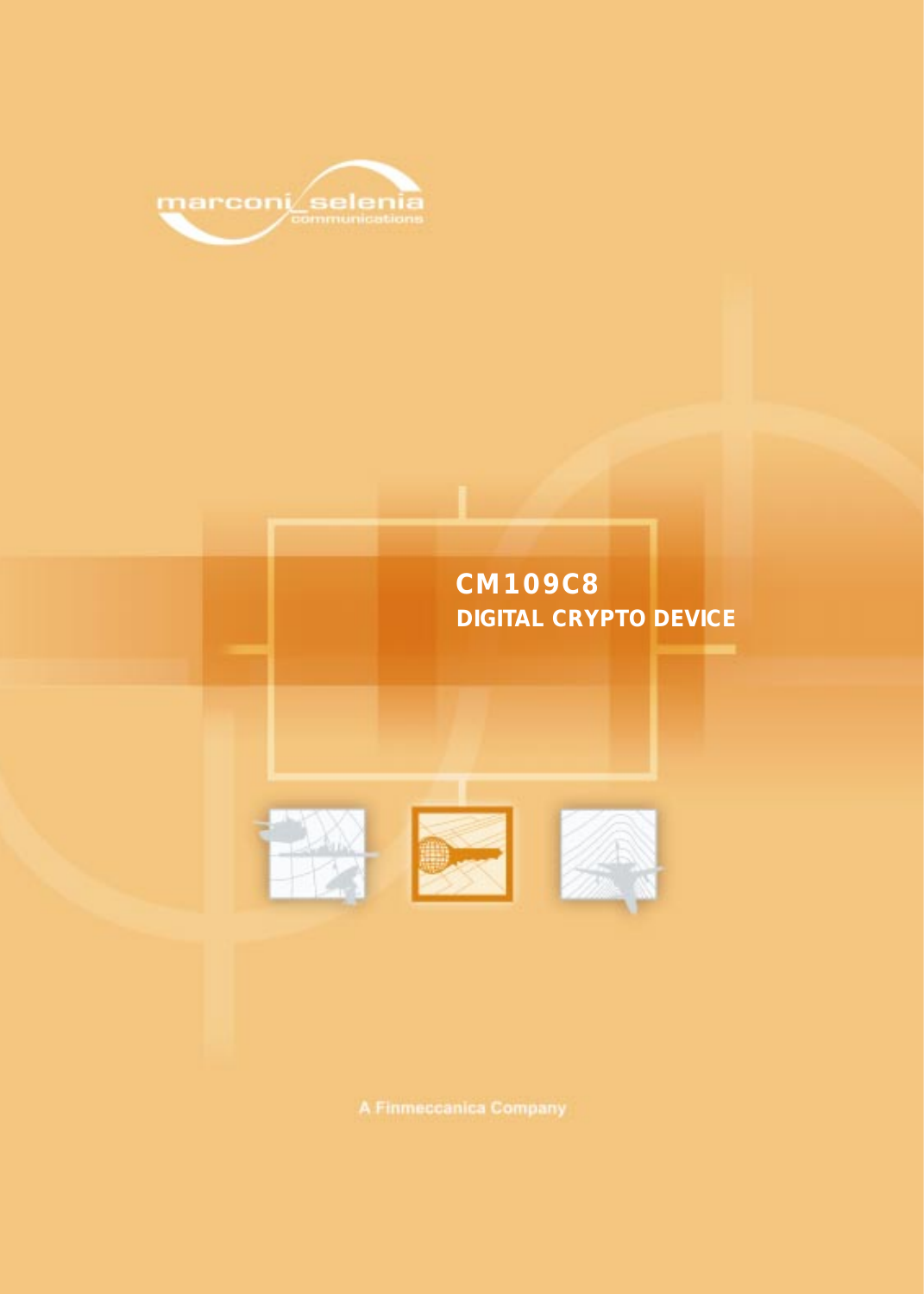

# **CM109C8 DIGITAL CRYPTO DEVICE**

## **DESCRIPTION**

CM109C8 is a crypto device used to encrypt digital data, in compliance with the ITU-T G.703 (2 Mbit/s) standard.

The chassis is made of a light aluminium alloy with upper removable cover.

The device comprises four main elements: the power supply, the control and encryption sections, the interfaces and the front panel.

CM109C8 can store up to 60 crypto variables: key downloading is made by a mobile electronic transfer device (tape reader or fill gun).

The device must be connected on 8 Mbit/s connections used in the data networks.

CM109C8 has also in clear modalities.

## **Data mode**

• 8 Mbit/s synchronous mode.

### **Operating mode**

- Full duplex
- Auto-sync mode.

## **Functionalities**

- Data: 8 Mbit/s
- Selective key downloading
- Selective/total emergency deletion
- Keys updating
- Permanent key storage
- Remote control
- Anti tampering function
- BITE (Built In Test Equipment).

## **Physical data**

- Dimensions: 92H x 448L x 395D mm.
- Weight: 13 kg.

## **Electrical data**

- Input voltage: 115/220 Vac ±15% 45-63 Hz; 21-32 Vdc
- Power requirement: 40W max
- Back up battery: BA1372/U 6.75V-BA5372/U 6V.

### **Interfaces**

• ITU-T G.703 2Mbit/s.

### **Tempest**

• In compliance with AMSG 720B.

## **Encryption algorithm**

- NATO approved
- Nationally approved.

## **Interoperability**

NATO approved DISBEE devices.

## **Key Management System KS109**

System elements associated with the CM109 crypto device:

- Personal computer (COTS / MOTS)
- Tape puncher (optional)
- Software application packets to generate, distribute and manage the keys.

## **Functions**

- Key generation by encryption
- Encrypted keys storage and management by PC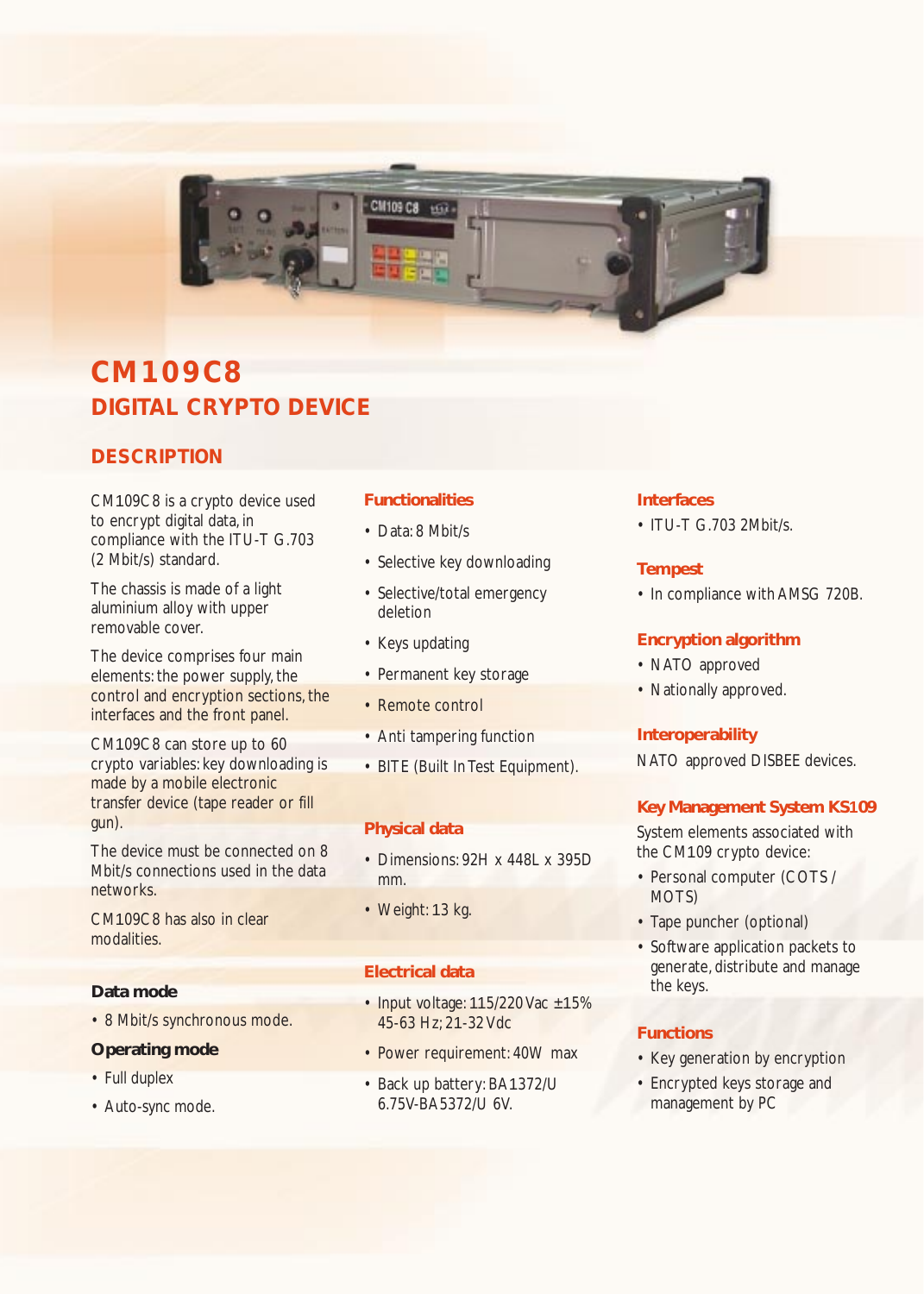## **O.O.O. de destinado a la C.O.O.** 010001110101

• Encrypted keys transmission by the network management system by fill gun or floppy disk.

#### **Ancillary devices: FG101**



FG101 is a portable device used to store a maximum of 8 keys in compliance with the EUROCOM D/1 Crypto Supplement, or a maximum of 4 encrypted keys.

FG103 is endowed with a battery that allows storage of the keys for up to one year.

• Line interface in compliance with

the EUROCOM D/1 Crypto **Supplement** 

• Internal supply battery: BA1372/U 6.75V -BA5372/U 6V.

#### **Physical data**

- Dimensions: 75 x 150 x 45 mm  $(H \times L \times D)$
- Weight: 0.6 kg.

#### **TR101**



TR101 is a portable punched tape reader used to transfer the keys on tape in compliance with the EUROCOM D/1 Crypto Supplement.

TR103 is endowed with an internal battery that has the duration of one year.

- Line interface in compliance with the EUROCOM D/1 Crypto Supplement
- Internal supply battery type: BA1372/U 6.75V -BA5372/U 6V.

#### **Physical data**

- Dimensions: 60 x 150 x 45 mm  $(H \times L \times D)$
- Weight: 0.7 kg.